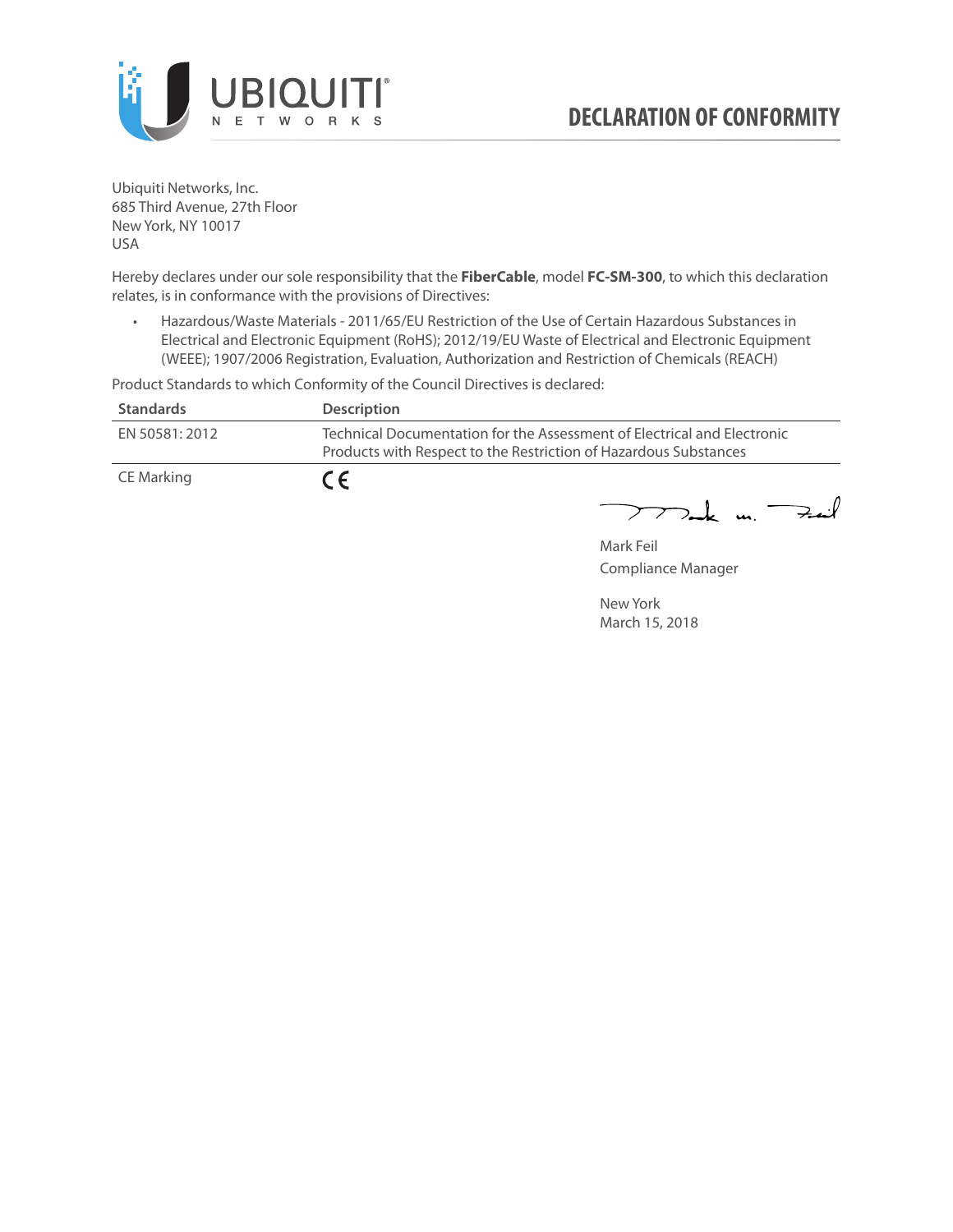

### **български** [Bulgarian]

С настоящото UBIQUITI NETWORKS декларира, че този тип радиосъоръжение FC-SM-300 е в съответствие с Директива 2011/65/ЕС.

### **Hrvatski** [Croatian]

UBIQUITI NETWORKS ovime izjavljuje da je radijska oprema tipa FC-SM-300 u skladu s Direktivom 2011/65/ЕU.

# **Čeština** [Czech]

Tímto UBIQUITI NETWORKS prohlašuje, že typ rádiového zařízení FC-SM-300 je v souladu se směrnicí 2011/65/ЕU.

### **Dansk** [Danish]

Hermed erklærer UBIQUITI NETWORKS, at radioudstyrstypen FC-SM-300 er i overensstemmelse med direktiv 2011/65/ЕU.

# **Nederlands** [Dutch]

Hierbij verklaar ik, UBIQUITI NETWORKS, dat het type radioapparatuur FC-SM-300 conform is met Richtlijn 2011/65/ЕU.

# **English**

Hereby, UBIQUITI NETWORKS declares that the radio equipment type FC-SM-300 is in compliance with Directive 2011/65/ЕU.

### **Eesti keel** [Estonian]

Käesolevaga deklareerib UBIQUITI NETWORKS, et käesolev raadioseadme tüüp FC-SM-300 vastab direktiivi 2011/65/EL nõuetele.

### **Suomi** [Finnish]

UBIQUITI NETWORKS vakuuttaa, että radiolaitetyyppi FC-SM-300 on direktiivin 2011/65/EU mukainen.

### **Français** [French]

Le soussigné, UBIQUITI NETWORKS, déclare que l'équipement radioélectrique du type FC-SM-300 est conforme à la directive 2011/65/UE.

### **Deutsch** [German]

Hiermit erklärt UBIQUITI NETWORKS, dass der Funkanlagentyp FC-SM-300 der Richtlinie 2011/65/EU entspricht.

### **Ελληνικά** [Greek]

Με την παρούσα ο/η UBIQUITI NETWORKS, δηλώνει ότι ο ραδιοεξοπλισμός FC-SM-300 πληροί την οδηγία 2011/65/EE.

### **Magyar** [Hungarian]

UBIQUITI NETWORKS igazolja, hogy a FC-SM-300 típusú rádióberendezés megfelel a 2011/65/EU irányelvnek.

# **Íslenska** [Icelandic]

Hér með lýsir UBIQUITI NETWORKS yfir því að FC-SM-300 er í samræmi við tilskipun 2011/65/ESB.

### **Italiano** [Italian]

Il fabbricante, UBIQUITI NETWORKS, dichiara che il tipo di apparecchiatura radio FC-SM-300 è conforme alla direttiva 2011/65/UE.